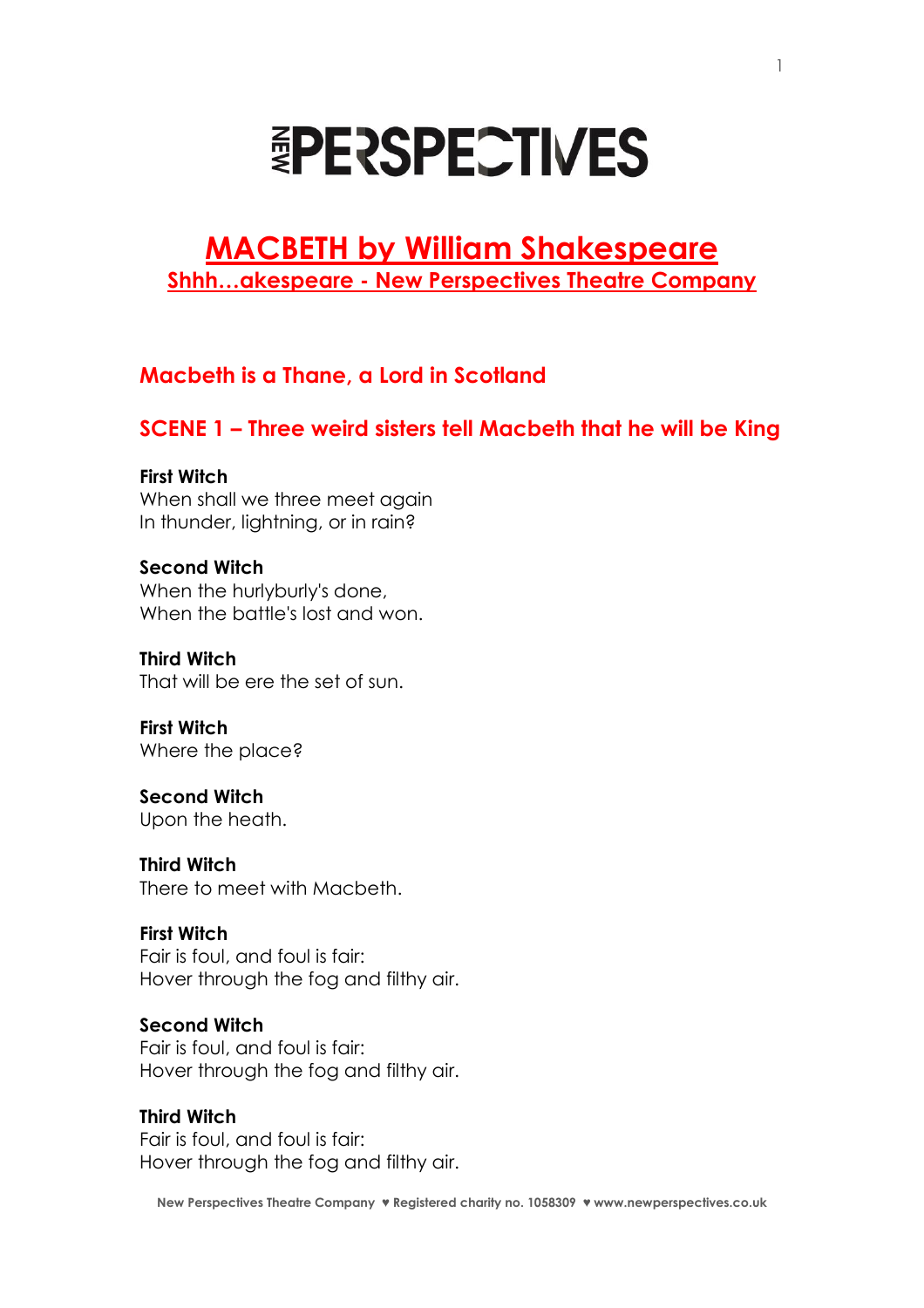## *DRUM*

#### **Third Witch**

A drum, a drum! Macbeth doth come. **'**Hail, king that shalt be!

#### *DRUM*

**Second Witch** A drum, a drum! Macbeth doth come. 'Hail, king that shalt be!

#### *DRUM*

## **First Witch**

A drum, a drum! Macbeth doth come. 'Hail, king that shalt be!

#### *DRUM*

# **SCENE 2 – Macbeth tells his wife about the witch's prophecy**

#### **MACBETH**

'These weird sisters saluted me, and referred me to the coming on of time, with 'Hail, king that shalt be!' When I burned to question them further, they made themselves air into which they vanished. This have I thought good to deliver thee, my dearest partner of greatness, that thou mightst not lose the dues of rejoicing, by being ignorant of what greatness is promised thee. Lay it to thy heart, and remember my dearest love, King Duncan comes to you tonight.'

# **SCENE 3 – Lady Macbeth wants her husband to kill King Duncan**

#### **LADY MACBETH**

King Duncan comes here tonight. And tomorrow goes hence. O never shall sun that morrow see.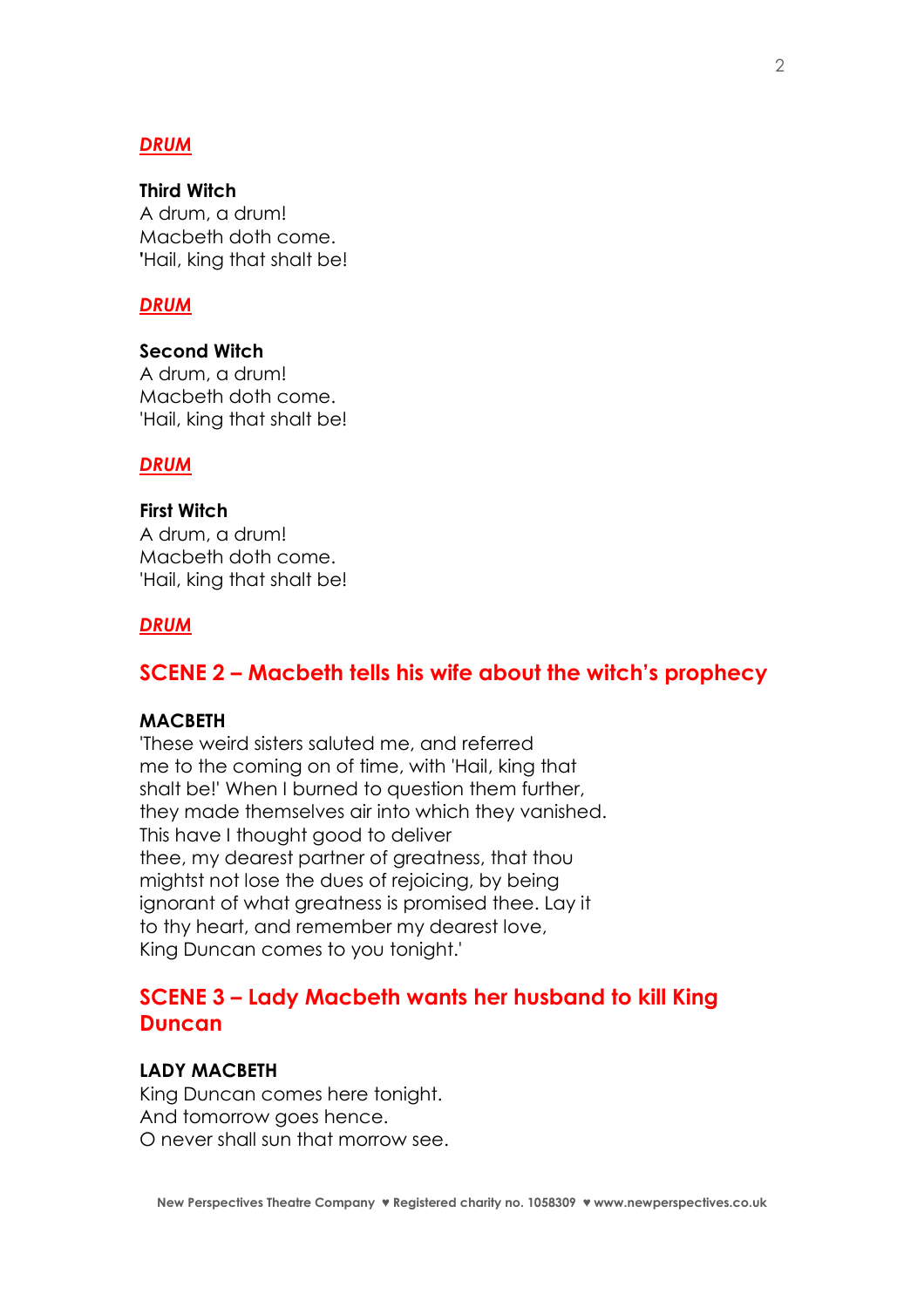The raven himself is hoarse That croaks the fatal entrance of Duncan Under my battlements. Come, you spirits That tend on mortal thoughts, And fill me from the crown to the toe top-full Of direst cruelty! Come, thick night, And pall thee in the dunnest smoke of hell, That my keen knife see not the wound it makes, Nor heaven peep through the blanket of the dark to cry **'**Hold, Hold' My husband we shall make our griefs and clamour Roar upon his death.

# **SCENE 4 – Macbeth worries about committing murder**

## **MACBETH**

If it were done when 'tis done, then 'twere well It were done quickly: But in these cases We still have judgment here; that we but teach Bloody instructions, which, being taught, return To plague the inventor: Pity, like a naked new-born babe, Striding the blast, Shall blow the horrid deed in every eye, That tears shall drown the wind. I have no spur To prick the sides of my intent, but only Vaulting ambition, which o'erleaps itself And falls on the other.

# **LEADING INTO SCENE 5 – Lady Macbeth convinces her husband to kill King Duncan**

#### **MACBETH**

We will proceed no further in this business.

#### **LADY MACBETH**

Was the hope drunk Wherein you dress'd yourself? hath it slept since? And wakes it now, to look so green and pale At what it did so freely? Art thou afeard To be the same in thine own act and valour As thou art in desire? Wouldst thou live a coward in thine own esteem, Letting 'I dare not' wait upon 'I would,' Like the poor cat i' the adage?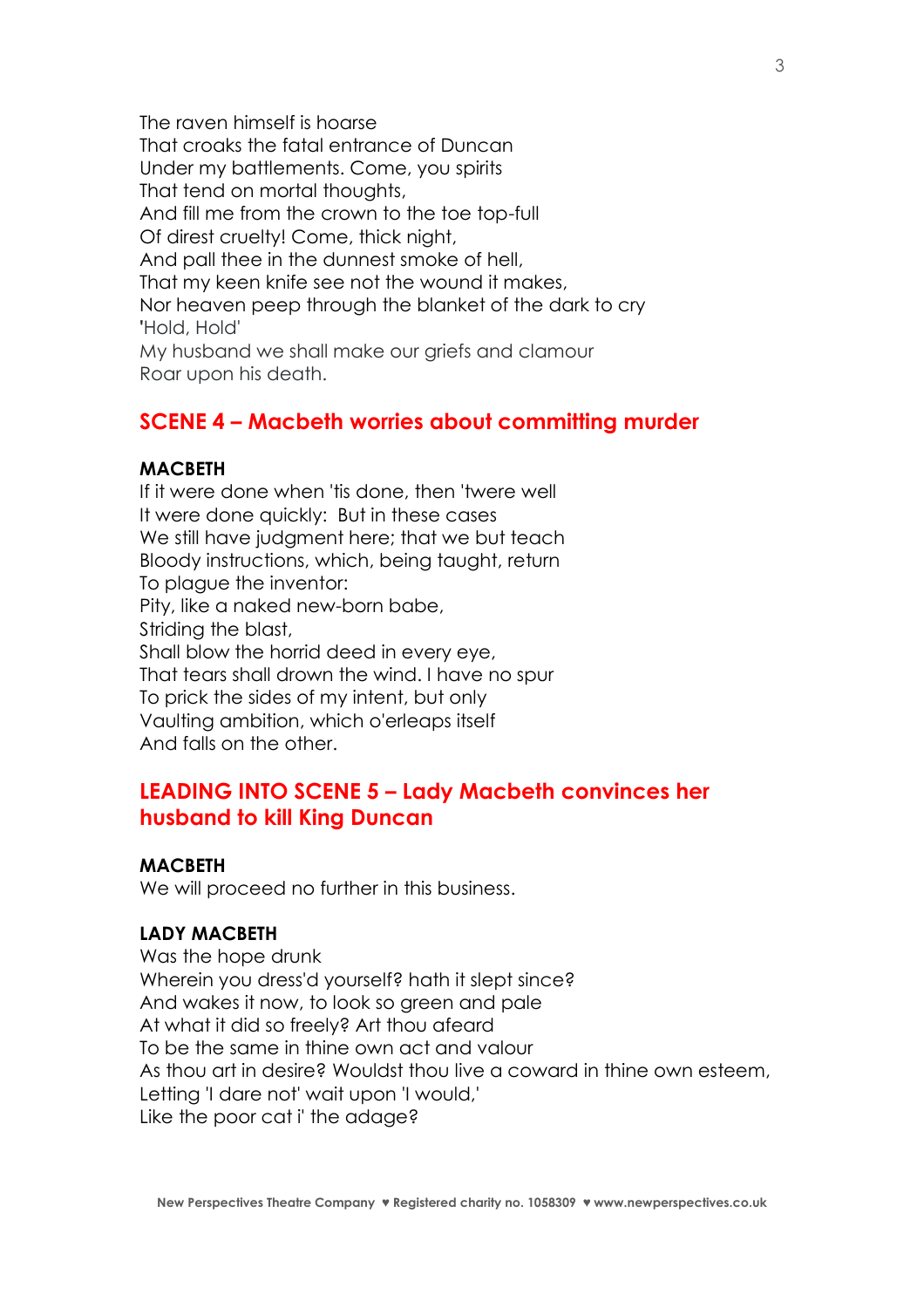#### **MACBETH**

If we should fail?

# **LADY MACBETH**

We fail! But screw your courage to the sticking-place, And we'll not fail. When Duncan is asleep-- His two chamberlains Will I with wine and wassail so convince That memory, the warder of the brain, Shall be a fume, and the receipt of reason A limbeck only: when in swinish sleep Their drenched natures lie as in a death, What cannot you and I perform upon The unguarded Duncan? what not put upon His spongy officers, who shall bear the guilt Of our great quell?

#### **MACBETH**

I am settled, and bend up Each corporal agent to this terrible feat.

# **SCENE 6**

### **MACBETH**

Is this a dagger which I see before me, The handle toward my hand? Come, let me clutch thee, I have thee not and yet I see thee still. Thou marshall'st me the way that I was going; And such an instrument I was to use. Thou sure and firm-set earth, Hear not my steps, which way they walk, for fear Thy very stones prate of my whereabout, And take the present horror from the time, Which now suits with it.

I go, and it is done; the bell invites me. Hear it not, Duncan; for it is a knell That summons thee to heaven or to hell.

#### *KING PLAYING CARD IS TORN TO SYMBOLISE THE MURDER*

## **SCENE 7 – Macbeth regrets his actions**

#### **MACBETH**

**New Perspectives Theatre Company ♥ Registered charity no. 1058309 ♥ www.newperspectives.co.uk** I have done the deed (*Looks at hands.*) This is a sorry sight.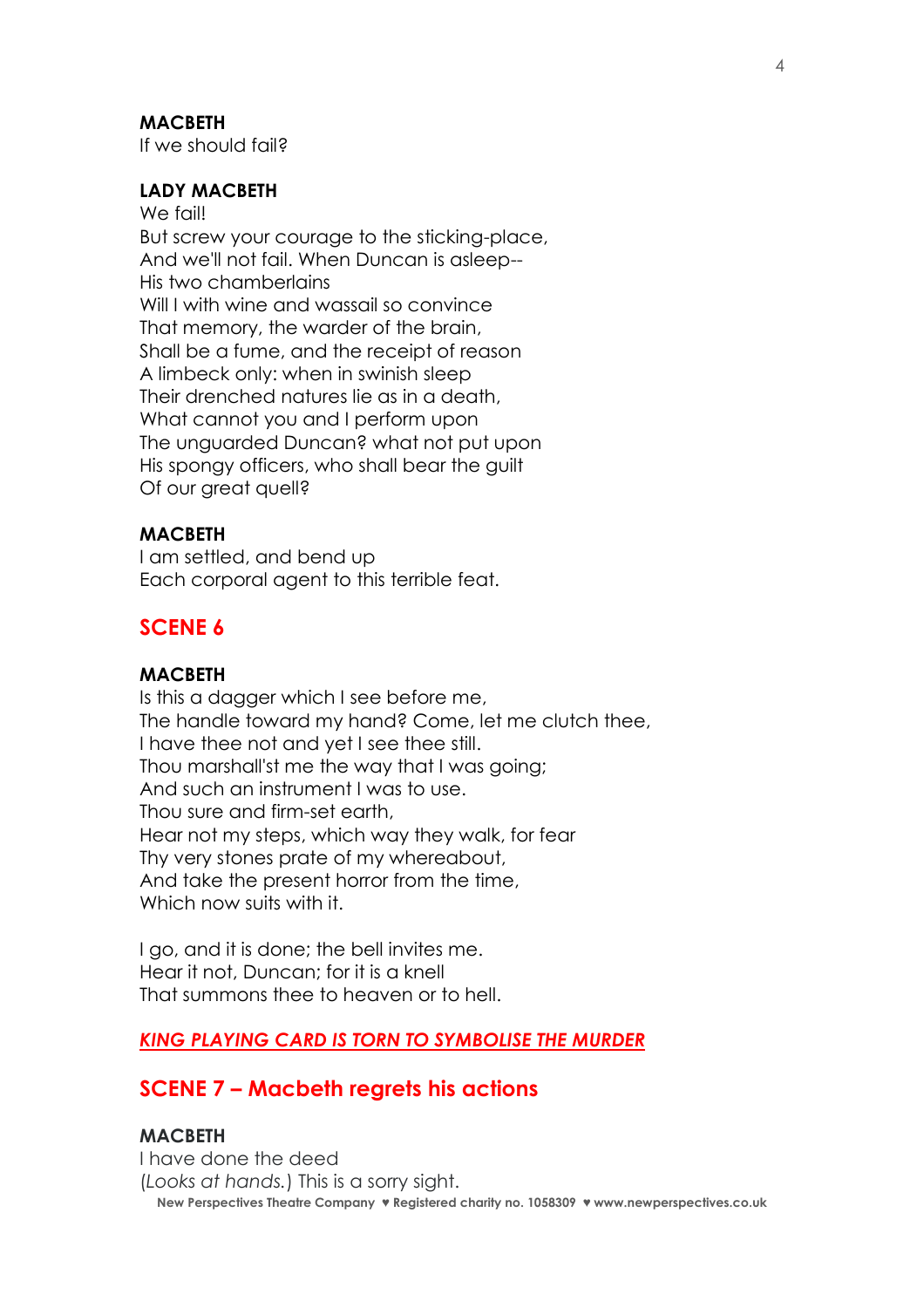#### **LADY MACBETH**

A foolish thought to say a sorry sight.

#### **MACBETH**

There's one did laugh in 's sleep, and one cried, "Murder!" That they did wake each other. I stood and heard them. But they did say their prayers, and addressed them Again to sleep. One cried, "God bless us!" and "Amen" the other, As they had seen me with these hangman's hands. List'ning their fear I could not say "Amen",

When they did say "God bless us!"

## **LADY MACBETH**

Consider it not so deeply.

#### **MACBETH**

But wherefore could not I pronounce "Amen"? I had most need of blessing, and "Amen" Stuck in my throat.

#### **LADY MACBETH**

These deeds must not be thought After these ways. So it will make us mad.

#### **MACBETH**

Methought I heard a voice cry, "Sleep no more! Macbeth does murder sleep"--the innocent sleep, Sleep that knits up the raveled sleeve of care. Still it cried, "Sleep no more!" to all the house. "Glamis hath murdered sleep, and therefore Cawdor Shall sleep no more. Macbeth shall sleep no more."

#### **LADY MACBETH**

Things without all remedy Should be without regard. What's done is done. Thou hast it now: king, Cawdor, Glamis, all, As the weird women promised.

#### **SCENE 8 – Recap on the story so far**

**We have met three weird sisters, We have met Macbeth and his wife Lady Macbeth. Macbeth has killed King Duncan and become King himself,** j**ust as the weird sisters predicted.**

**All is well, apart from Macbeth's best friend Banquo** 

**New Perspectives Theatre Company ♥ Registered charity no. 1058309 ♥ www.newperspectives.co.uk**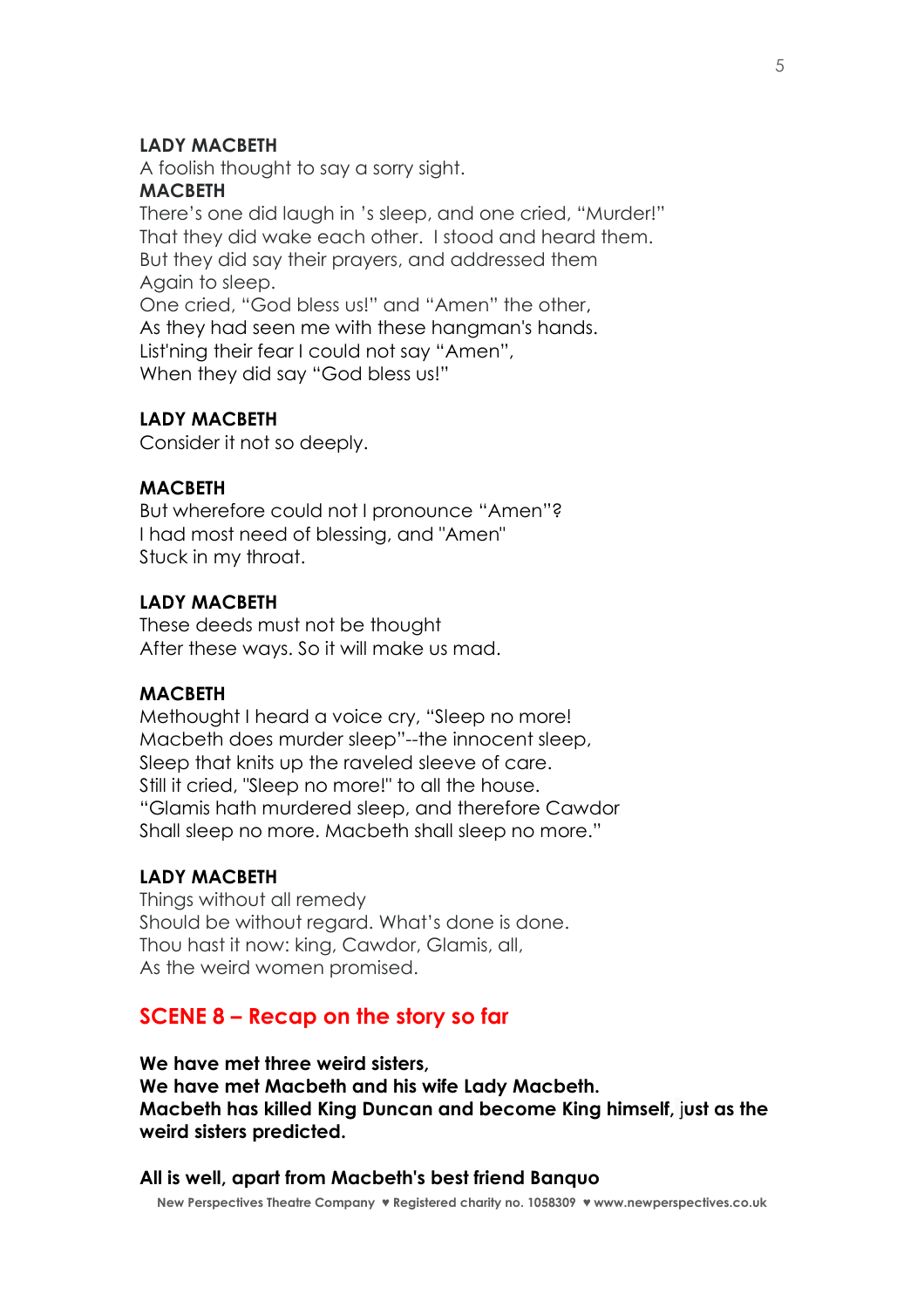#### **Who Macbeth fears will now get Kings, BANQUO's children will be Kings**

# **SCENE 9 – Macbeth worries about his best friend Banquo and has him killed**

#### **MACBETH**

To be thus is nothing, But to be safely thus. Our fears in Banquo stick deep. There is none but he whose being I do fear. First, they put the name of king upon me, Then, prophet-like, They hailed him father to a line of kings. If 't be so, For Banquo's issue have I filed my mind. For them the gracious Duncan have I murdered.

It is concluded. Banquo, thy soul's flight, If it find heaven, must find it out to-night. Cut his throat and with him Fleance his son They must embrace the fate of that dark hour.

# **SCENE 10**

#### *KING PLAYING CARD IS RIPPED APART*

# **SCENE 11**

#### **MACBETH**

It will have blood, they say. Blood with have blood. I am in blood Stepped in so far that, should I wade no more, Returning were as tedious as go o'er.

# **SCENE 12 – The witches chant a big spell and tell Macbeth that he can not be killed by anyone who is naturally born**

#### **THE WITCHES**

Double, double toil and trouble; Fire burn, and cauldron bubble.

Double, double toil and trouble; Fire burn, and cauldron bubble.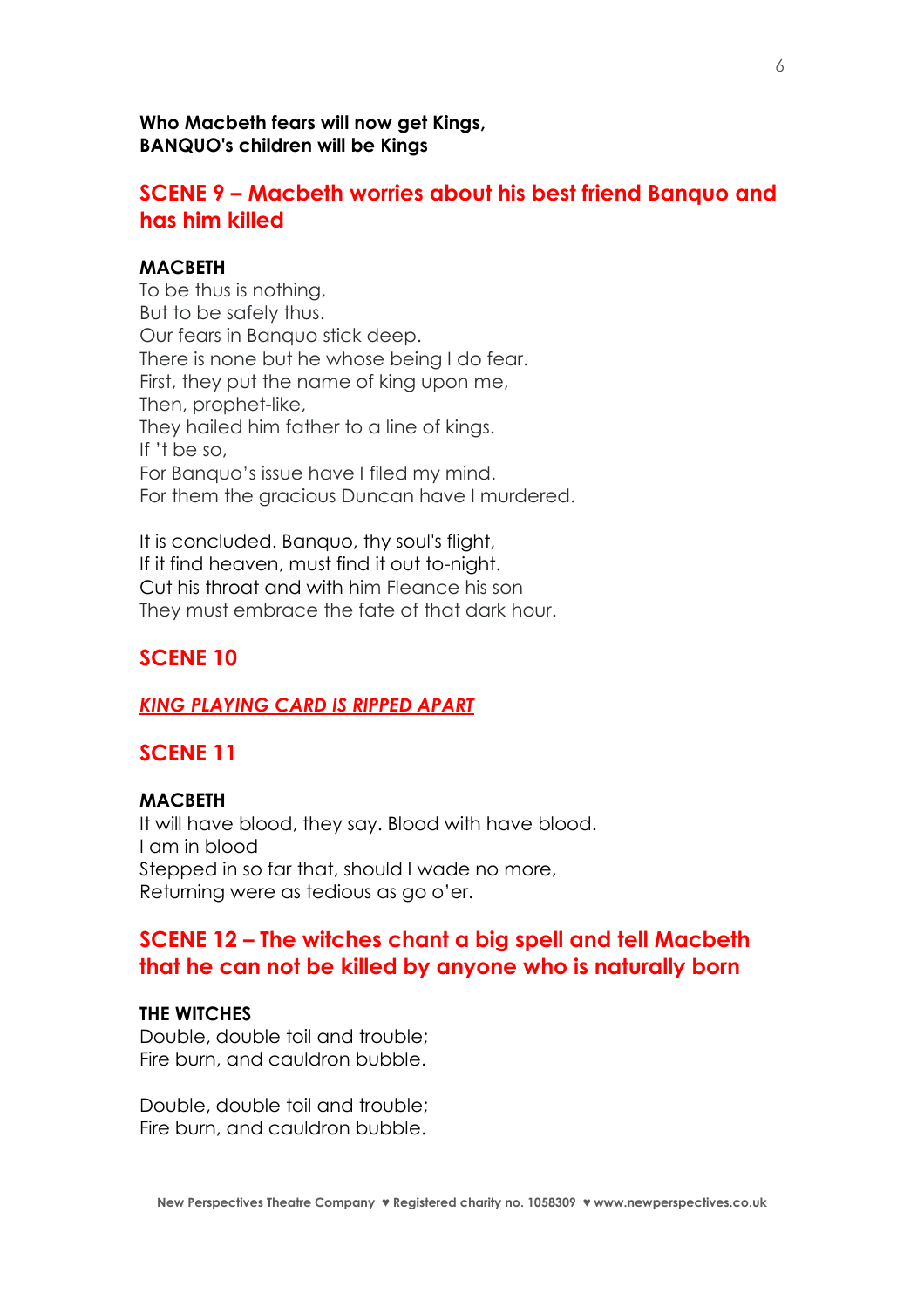Double, double toil and trouble; Fire burn, and cauldron bubble.

Macbeth! Macbeth! Macbeth! beware Macduff; Beware the thane of Fife. Be bloody, bold, and resolute. For none of woman born shall harm Macbeth. For none of woman born shall harm Macbeth, For none of woman born shall harm Macbeth.

# **SCENE 13 – Macbeth feels invincible, like he can now do whatever he wants. He plots to kill rival Thane Macduff's family**

#### **MACBETH**

That will never be. The castle of Macduff I will surprise, Seize upon Fife, give to th' edge o' th' sword His wife, his babes, and all unfortunate souls That trace him in his line. No boasting like a fool. This deed I'll do before this purpose cool.

#### **KING PLAYING CARD IS RIPPED APART**

## **SCENE 15**

## **MACBETH**

My wife is sick, She is troubled with thick-coming fancies That keep her from her rest.

# **SCENE 16 – Lady Macbeth is unwell. She sees blood on her hands which she cannot wipe clean**

#### **LADY MACBETH**

Yet here's a spot. Out, damned spot! Out, I say! Hell is murky! Yet who would have thought the old man to have had so much blood in him.

What, will these hands ne'er be clean? Here's the smell of the blood still.

#### **SCENE 17 - King playing card is ripped apart**